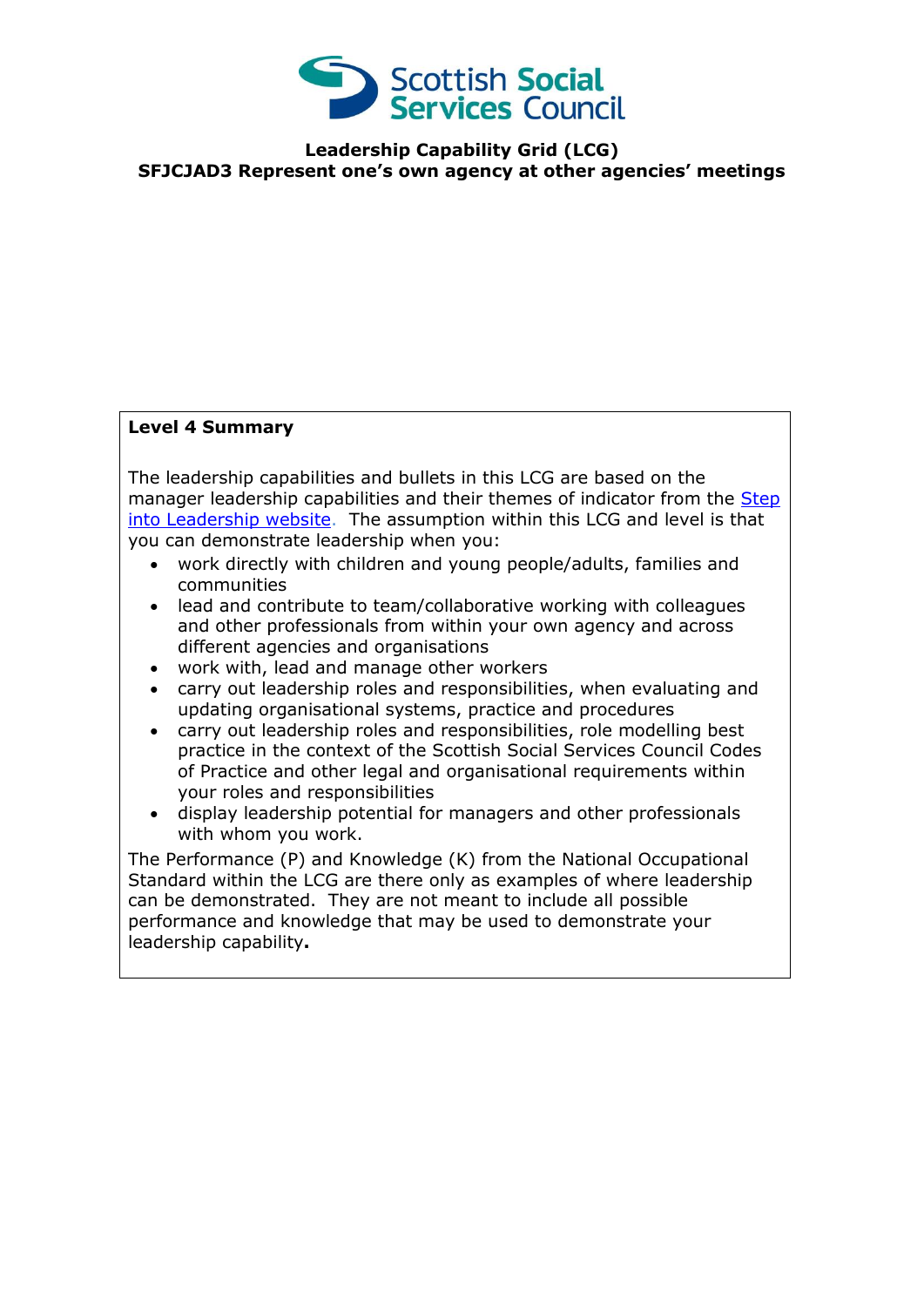

## **Leadership Capability Grid (LCG) SFJCJAD3 Represent one's own agency at other agencies' meetings**

| Leadership<br>capabilities         | When representing one's own agency at other agencies meetings<br>you can demonstrate leadership capabilities by:                                                                                                                                                                                                                                                                                                                                                                                                                                                                                                                                                                                                                                                                                                                          |
|------------------------------------|-------------------------------------------------------------------------------------------------------------------------------------------------------------------------------------------------------------------------------------------------------------------------------------------------------------------------------------------------------------------------------------------------------------------------------------------------------------------------------------------------------------------------------------------------------------------------------------------------------------------------------------------------------------------------------------------------------------------------------------------------------------------------------------------------------------------------------------------|
| <b>Vision</b>                      | Providing a vision for those with whom you work and your organisation<br>when you:<br>• See how best to make a difference when identifying $(P1-3, 17-20, 25, 27)$ ;<br>$K1-5, 11, 16, 24-25, 35-39)$<br>Communicate and promote ownership of the vision when seeking extra<br>$\bullet$<br>support ( $P$ 4,6,28; K20), working with others ( $P$ 28) and recording and<br>reporting (P27-37,43,46; K43-46)<br>Promote public service ethos through active participation and<br>$\bullet$<br>personalisation (P1,2,7,8,11,13,14,15,20-26, K1-5,11,13-19,28,30),<br>when working others and when recoding and reporting ( $P27-37$ )<br>Thinking and planning strategically when demonstrating knowledge and<br>$\bullet$<br>practice of organisational, local and national policies and procedures<br>(P26, 27,32,37; K6,8-9,26-27,32-34) |
| Self-<br>leadership                | Displaying self-leadership when you:<br>Demonstrate and adapt leadership in response to changing needs and<br>$\bullet$<br>preferences ( $P5,16,20,35-36$ ; K23) and overcoming barriers ( $P20$ )<br>Improve own leadership by seeking advice (P4,6,36; K20,23)<br>Enabling intelligent risk taking when communicating with difficult,<br>$\bullet$<br>complex and sensitive issues ( $P$ 21-26; K15,40-41) and protecting<br>yourself (K31)<br>Demonstrate and promote resilience when adapting practice and<br>overcoming barriers (P5,16,18,20,35-36; K3,4,19,30)<br>Challenge discrimination and oppression ( $P20$ ; K1,4)<br>$\bullet$                                                                                                                                                                                             |
| <b>Motivating</b><br>and inspiring | Motivating and inspiring others when you:<br>• Inspire people by personal example (P10,28; K14-20)<br>Recognise and value the contribution of others ( $P$ 4,6,36; K9-10,20)<br>$\bullet$<br>Support the creation of a learning and performance culture (P4,6,8,18,<br>20,23,25,27-28,31; K16-20,23,39)                                                                                                                                                                                                                                                                                                                                                                                                                                                                                                                                   |
| <b>Empowering</b>                  | Empowering people when you:<br>Enable leadership at all levels (P1,2,4,6-7,20,21,25,27,31; K8-9,16-20)<br>Driving the creation of a knowledge and management culture by<br>seeking and providing information to enable understanding<br>(P4,6,8,25,31,33-36; K16-20,23,39)<br>Promote professional autonomy (P1-3,17-20,25,27; K16-20,23-25)<br>Involve people in development and improvement (P20; K16-20)                                                                                                                                                                                                                                                                                                                                                                                                                               |